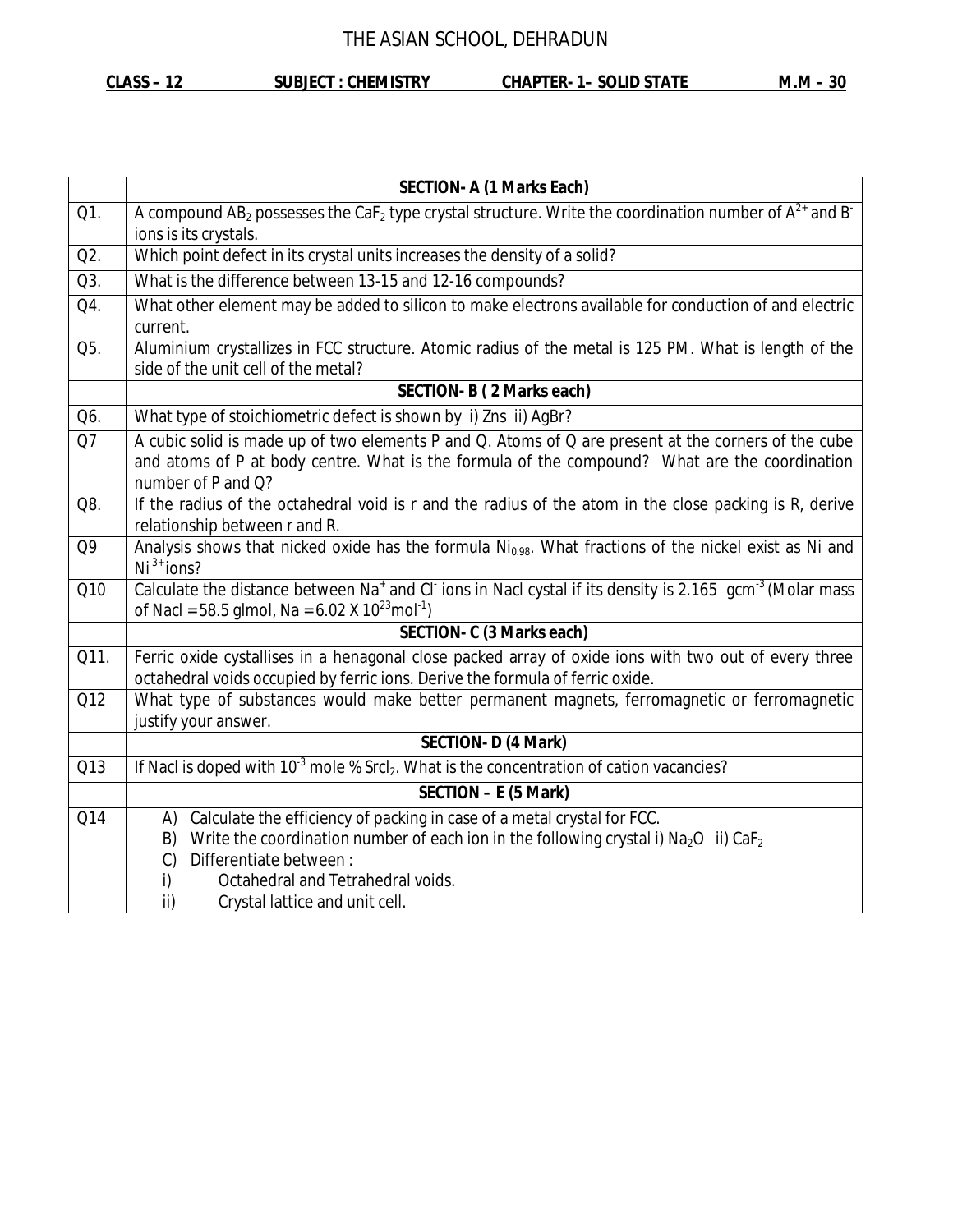#### **CLASS – 12 SUBJECT : CHEMISTRY CHAPTER- 2 SOLUTIONS M.M – 30**

| M.M |  |  | 30 |
|-----|--|--|----|
|-----|--|--|----|

| Q1.            | Define molal depression constant or cryoscopic constant.                                                                                                                                                                                                                                                                    |                |  |  |
|----------------|-----------------------------------------------------------------------------------------------------------------------------------------------------------------------------------------------------------------------------------------------------------------------------------------------------------------------------|----------------|--|--|
| Q2.            | What is the van't Hoff factor for a compound which undergo dimerisation in an organic sdvent.<br>2                                                                                                                                                                                                                          |                |  |  |
| Q3.            | Why does a solution of ethanol and cyclohexane show positive deviation from Raoult's law?                                                                                                                                                                                                                                   | $\overline{2}$ |  |  |
| Q <sub>4</sub> | Depression in freezing point of 0.10 molal solution of HF is -0.201 <sup>o</sup> C. Calculate the percentage degree of<br>dissociation of HF ( $K_f$ = 1.86 K Kg mol <sup>-1</sup> )                                                                                                                                        | 3              |  |  |
| Q <sub>5</sub> | A 0.1539 molal aqueous solution of cane sugar (mol mass $-$ 342g mol <sup>-1</sup> ) has a freezing point of 271 while<br>3<br>the freezing point of pure water is 273.15K. What will be the freezing point of an aqueous solution<br>containing 5g of glucose (mol mass = $180$ gmol <sup>-1</sup> ) per 100g of solution. |                |  |  |
| Q <sub>6</sub> | 0.90 g of a non-electrolyte was dissolved in 87.90g of benzene. This raised the boiling point of benzene<br>$\mathbf{3}$<br>by 0.25 <sup>o</sup> C if the molar mass of non electrolyte is 103.0g mol <sup>-1</sup> , calculate the molal elevation constant for<br>benzene.                                                |                |  |  |
| Q7.            | The osmotic pressure of blood is 8.21 atm at $37^{\circ}$ C. How much glucose would be used for an injection<br>that is at the same osmotic pressure as blood.                                                                                                                                                              | 3              |  |  |
| Q8.            | Urea forms an ideal solution in water. Determine the vapour pressure of an aqueous solution containing<br>10% by mass of Urea at 40 <sup>o</sup> C (Vapour pressure of water at $40^{\circ}$ C = 55.3 mmHg)                                                                                                                 | $\mathfrak{Z}$ |  |  |
| Q9a)           | State Raoult's law for a solution containing volatile components. How does Raoult's law become a<br>5<br>special case of Henrys law.                                                                                                                                                                                        |                |  |  |
| b)             | What do you expect to happen when RBC's are placed in<br>1% NaCl solution ii) 0.5% NaCl solution<br>i)                                                                                                                                                                                                                      |                |  |  |
| Q10. A)        | The freezing point of a solution containing 0.3g of acetic acid in 30.0g of benzene is lowered by 0.45 <sup>o</sup> C.<br>Calculate the van't Hoff factor ( $K_f$ for benzene – 5.12Kkgmol- <sup>1</sup> )                                                                                                                  | 5              |  |  |
| B)             | Explain why equimolar aqueous solutions of sodium chloride and sodium sulphate are not isotonic?                                                                                                                                                                                                                            |                |  |  |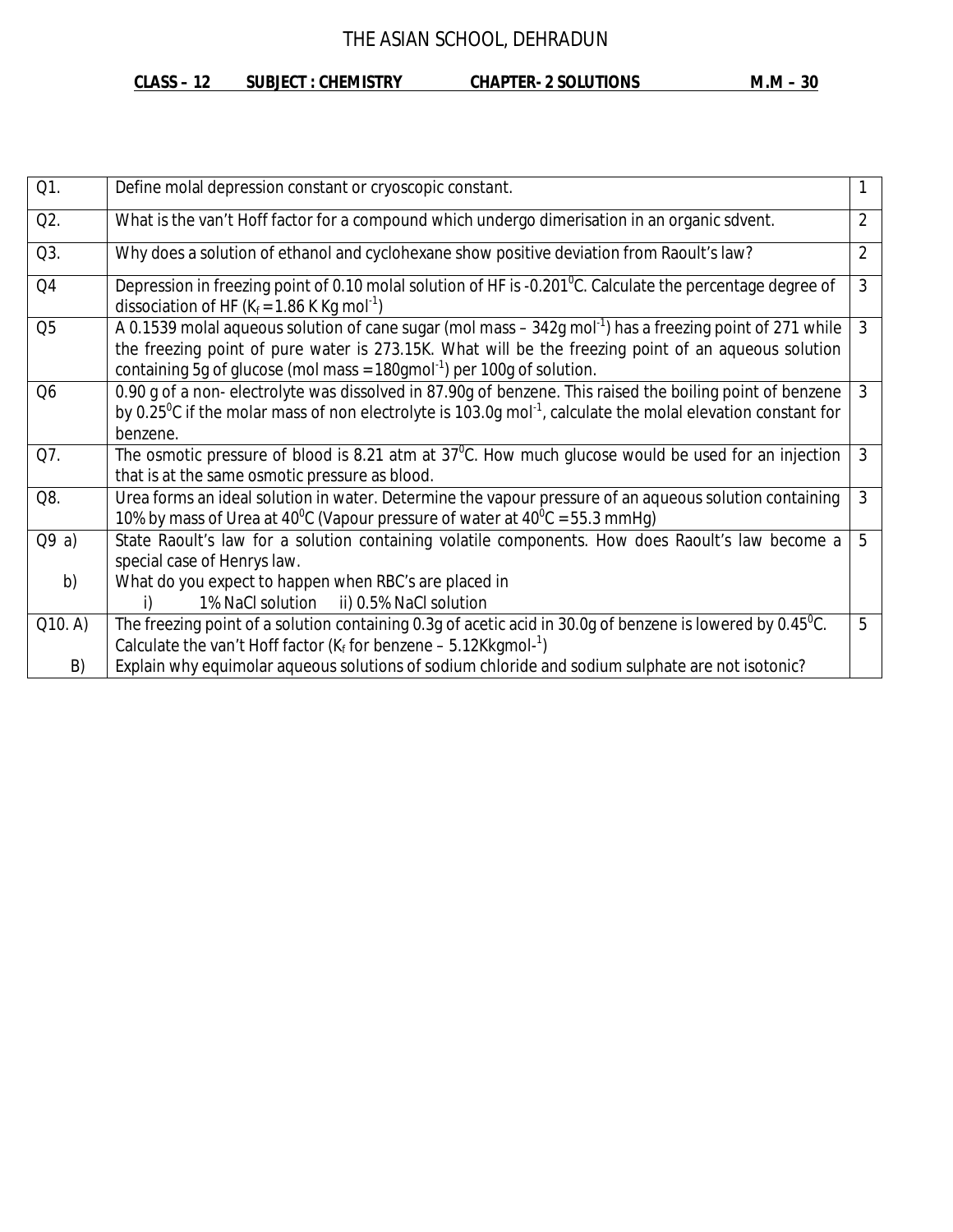### **CLASS – 12 SUBJECT : CHEMISTRY CHAPTER- 3Electro Chemistry M.M – 30**

| Q1.            | Why $\wedge^0$ m for CH <sub>3</sub> COOIH cannot be determined experimentally.                                                                                                                                                                                            |   |  |  |  |
|----------------|----------------------------------------------------------------------------------------------------------------------------------------------------------------------------------------------------------------------------------------------------------------------------|---|--|--|--|
| Q2.            | Give electrode reactions of lead storage battery during discharge.<br>2                                                                                                                                                                                                    |   |  |  |  |
| Q3.            | $\overline{2}$<br>Define equivalent conductivity and derive its unit.                                                                                                                                                                                                      |   |  |  |  |
| Q <sub>4</sub> | The molar conductances of NaOH, NaCl and BaCl <sub>2</sub> at infinite dilution are $2.\overline{481X10^2}$ , 1.265X10 <sup>-2</sup> and<br>2.800 X 10 <sup>-2</sup> S m <sup>2</sup> mol <sup>-1</sup> . Respectively. Calculate $\ell$ m Ba(0H) <sub>2</sub> .           | 3 |  |  |  |
| Q <sub>5</sub> | Can a nickel spoon be used to stir a solution of silver nitrate? Support your answer with reason :<br>3<br>$E^{0}Ni^{2+}/Ni = -0.25V$<br>$E^{0}$ Ag <sup>+</sup> /Ag = +0.80V.                                                                                             |   |  |  |  |
| Q <sub>6</sub> | Calculate the emf of the following cell at 298K<br>Fe(s) I Fe <sup>2+</sup> (0.001M) II H <sup>+</sup> (IM) I H <sub>2</sub> (g)(1bar), Pts (Given E <sup>0</sup> cell = +0.44V)                                                                                           | 3 |  |  |  |
| Q7.            | Calculate the equilibrium constant for the following reaction at 298K.<br>$Cu(s) + Cl2(g) \longrightarrow CuCl2(aq)$<br>R = 8.314 Jk <sup>-1</sup> mol <sup>-1</sup> , $E^{0}cu^{2+} / Cu = 0.34V$<br>F = 96500 Cmol <sup>-1</sup> , $E^{0}1/2 Cl_{2}/Cl = 1.36V$          | 3 |  |  |  |
| Q8.            | The measured resistance of a conductance cell containing 7.5X $10^{-3}$ M solution of KCI at 25 <sup>o</sup> C was 1005<br>ohms. Calculate a) specific conductance.<br>b) Molar conductance of the solution.<br>Cell constant = $1.25 \text{cm}^{-1}$ .                    | 3 |  |  |  |
| Q <sub>9</sub> | Give reasons:<br>Why does an alkaline medium inhibit the rusting of iron?<br>i)<br>Why does a dry cell become dead after a long time even if it has not been used.<br>ii)<br>Conductivity of an electrolyte solution decreases with the decrease in concentration.<br>iii) | 5 |  |  |  |
| Q10.           | Write on:<br>Advantages of Fuel cell<br>a)<br>Sacrificial protection<br>b)                                                                                                                                                                                                 | 5 |  |  |  |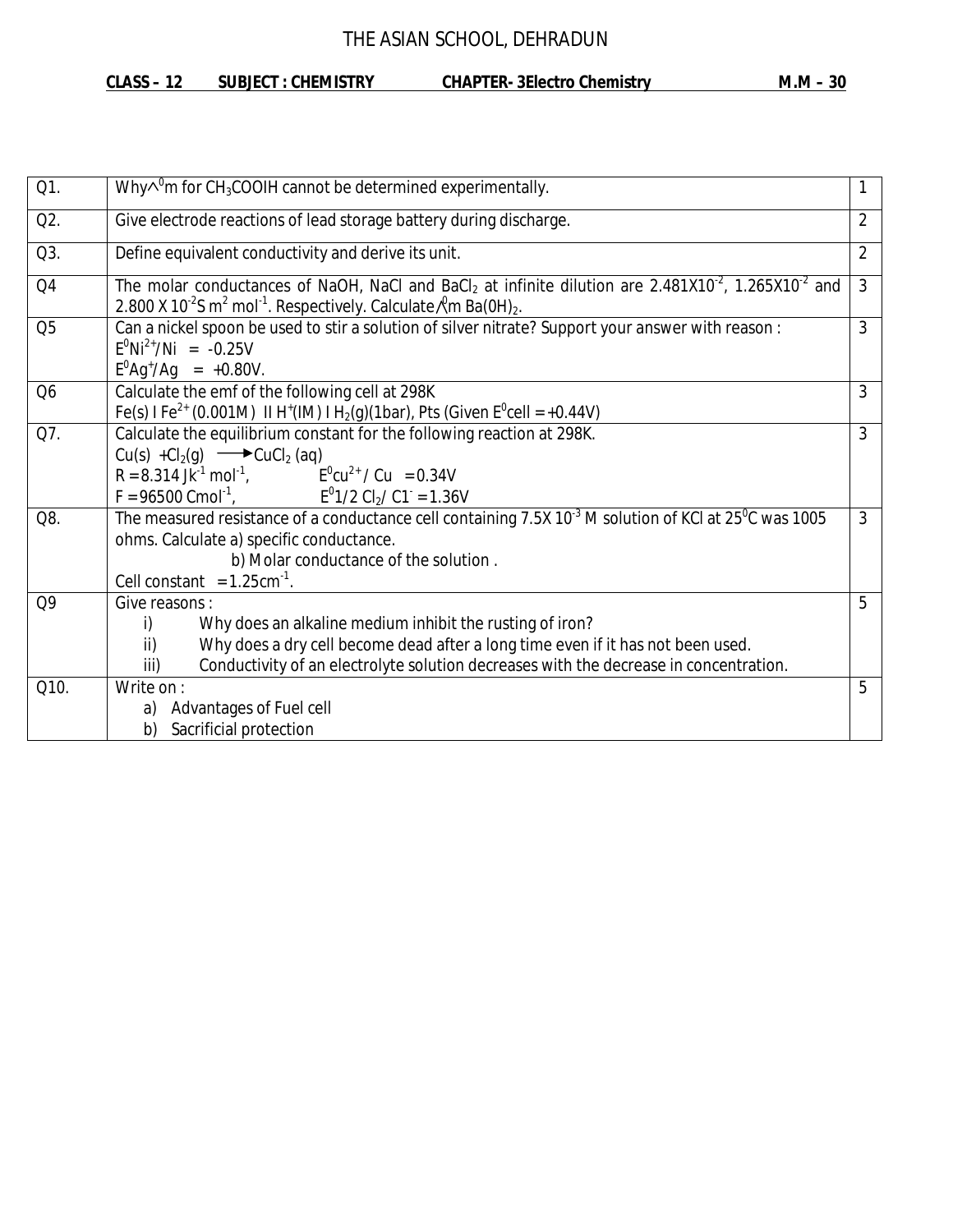# THE ASIAN SCHOOL, DEHRADUN (print)

### **CLASS – 12 SUBJECT : CHEMISTRY CHAPTER- 4 Chemical Kinetics M.M – 30**

| Q1.<br>Q2.<br>Q3. | Give an example of a pseudo first order reaction.<br>Product the rate law is given by $r = K [a]^{1/2} [B]^2$ . What is the order of the<br>For a reaction $A + B \longrightarrow$<br>reaction?<br>Define half life of a reaction. Write the expression of half life for :                                                                                                                                                                                                                                                                       | $\mathbf{1}$ |  |
|-------------------|--------------------------------------------------------------------------------------------------------------------------------------------------------------------------------------------------------------------------------------------------------------------------------------------------------------------------------------------------------------------------------------------------------------------------------------------------------------------------------------------------------------------------------------------------|--------------|--|
|                   |                                                                                                                                                                                                                                                                                                                                                                                                                                                                                                                                                  |              |  |
|                   |                                                                                                                                                                                                                                                                                                                                                                                                                                                                                                                                                  |              |  |
|                   | 1<br>Zero order reaction.<br>i)<br>First order reaction.<br>ii)                                                                                                                                                                                                                                                                                                                                                                                                                                                                                  |              |  |
| Q4                | What do you understand by the rate law and rate constant of a reaction? Identify the order of a<br>reaction, if the units of its rate constant are :<br>$L^{-1}$ mols <sup>-1</sup><br>ii) $Lmol^{-1}s^{-1}$<br>i)                                                                                                                                                                                                                                                                                                                               | 1            |  |
| Q <sub>5</sub>    | Distinguish between molecularity and order of a reaction.                                                                                                                                                                                                                                                                                                                                                                                                                                                                                        | 1            |  |
|                   | <b>SECTION-B</b>                                                                                                                                                                                                                                                                                                                                                                                                                                                                                                                                 |              |  |
| Q <sub>6</sub>    | A first order reaction takes 40 min for 30% decomposition. Calculate $t_{1/2}$ for this reaction (Given log<br>$1.428 = 0.1548$                                                                                                                                                                                                                                                                                                                                                                                                                  | 2            |  |
| Q7.               | The rate constant for a first order reaction is 60s <sup>-1</sup> . How much time will it take to reduce the initial<br>concentration of the reactant to its 1/10 <sup>th</sup> value?                                                                                                                                                                                                                                                                                                                                                           | 2            |  |
| Q8.               | A first order reaction takes 100 min for completion of 60% of the reaction. Find the time when 90% of<br>$\overline{2}$<br>the reaction will be completed.                                                                                                                                                                                                                                                                                                                                                                                       |              |  |
| Q9                | The rate of a reaction become four times when the temperature changes from 300K to 320K. Calculate<br>$\overline{2}$<br>the energy of activation of the reaction, assuming that it does not change will temperature<br>$(R = 8.314$ Jk <sup>-1</sup> mol <sup>-1</sup> )                                                                                                                                                                                                                                                                         |              |  |
| Q10.              | The rate constant of a reaction at 500K and 700K are 0.02s <sup>-1</sup> and 0.07s <sup>-1</sup> respectively. Calculate the value<br>of activation energy Ea ( $R = 8.314$ JK <sup>-1</sup> mol <sup>-1</sup> )                                                                                                                                                                                                                                                                                                                                 | 2            |  |
|                   | <b>SECTION-C</b>                                                                                                                                                                                                                                                                                                                                                                                                                                                                                                                                 |              |  |
| Q11.              | For decomposition of azoisopropane to hexane and nitrogen at 543K, the following data are obtained?<br>360<br>t(s)<br>0<br>720<br>P(mm of Hg)<br>35<br>63<br>54<br>Calculate the rate constant.                                                                                                                                                                                                                                                                                                                                                  | 5            |  |
| Q12.              | The time required for 10% completion of a first order reaction at 298K is equal to that required for its<br>25% completion at 308K. If the value of $\bigwedge$ is 4X10 <sup>10</sup> s <sup>-1</sup> . Calculate K at 318K and E <sub>a</sub> .                                                                                                                                                                                                                                                                                                 | 5            |  |
| Q13.              | The following rate data were obtained at 303K for the following reaction :<br>$2A + B \rightarrow C + D$<br>[B] / mol $L^{-1}$ initial rate of formation of D/mol $L^{-1}$ min <sup>-1</sup><br>Experiment $[A] / \text{mol}^{-1}$<br>$6.0X10^{-3}$<br>0.1<br>i)<br>0.1<br>$7.2X10^{-2}$<br>0.3<br>0.2<br>ii)<br>$2.88X10^{-1}$<br>0.3<br>0.4<br>iii)<br>0.4<br>0.1<br>2.40X10-2<br>iv)<br>What is the rate law? What is the order with respect to each reactant and the over all order. Also<br>calculate the rate constant and write its unit. | 5            |  |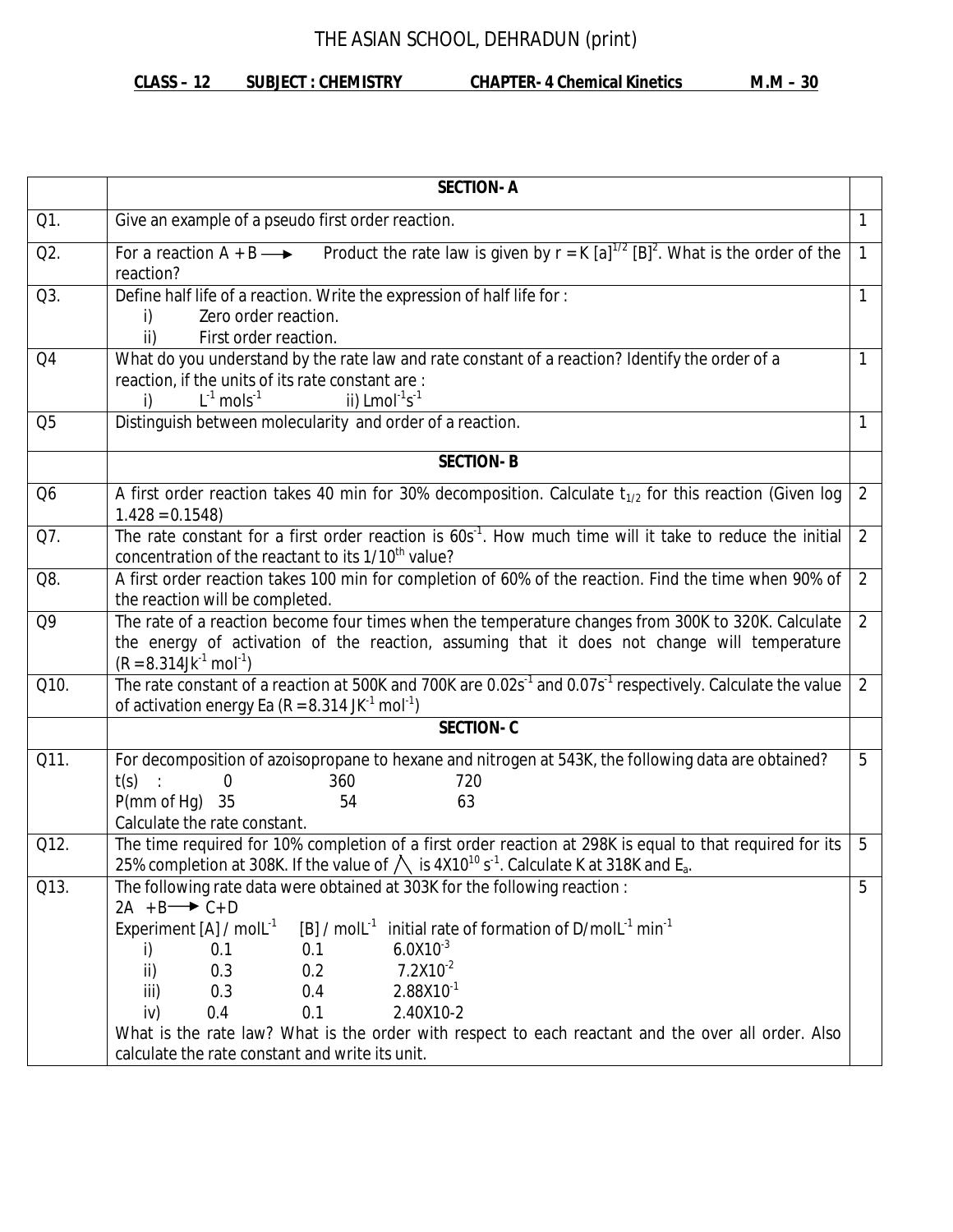#### **CLASS – 12 SUBJECT : CHEMISTRY CHAPTER- 5 Surface Chemistry M.M – 30**

| Q1.            | What is occlusion?                                                                                   |                |  |  |  |  |
|----------------|------------------------------------------------------------------------------------------------------|----------------|--|--|--|--|
| Q2.            | $\overline{2}$<br>Give one example each of Sol and gel.                                              |                |  |  |  |  |
| Q3.            | Why is ferric chloride preferred over potassium chloride in case of a cut leading to bleeding?       | $\overline{2}$ |  |  |  |  |
| Q <sub>4</sub> | State Hardy-Schulze rule. Give example.                                                              | 3              |  |  |  |  |
| Q <sub>5</sub> | Explain the following:<br><b>Dialysis</b>                                                            | 3              |  |  |  |  |
|                | ElecIrophoresis                                                                                      |                |  |  |  |  |
|                | <b>Tyndall Effect</b>                                                                                |                |  |  |  |  |
| Q <sub>6</sub> | 3<br>What is shape-selective catalysis?                                                              |                |  |  |  |  |
| Q7.            | Give one example where physiosorption changes to chemisorption with rise in temperature. Explain the | 3              |  |  |  |  |
|                | reason for change.                                                                                   |                |  |  |  |  |
| Q8.            | Is it possible to cause artificially rain by spraying silver iodide on the clouds? Comment.          | 3              |  |  |  |  |
| Q <sub>9</sub> | Give reasons:                                                                                        | 5              |  |  |  |  |
|                | Physiorption decreases with increase of temperature.<br>i)                                           |                |  |  |  |  |
|                | ii)<br>Gelatin which is a peptide is added to icecream.                                              |                |  |  |  |  |
|                | Action of soap is due to emulsificatrass and micelle formation.<br>iii)                              |                |  |  |  |  |
| Q10.           | In reference to Freundlich adsorption Isotherm write the expression for adsorption of gases on<br>a) | 5              |  |  |  |  |
|                | solids in the forms of an equation :                                                                 |                |  |  |  |  |
|                | Write an important characteristic of lyophilic sol.<br>b)                                            |                |  |  |  |  |
|                | Give one example each of associated colloid and multimolecular colloid.<br>C)                        |                |  |  |  |  |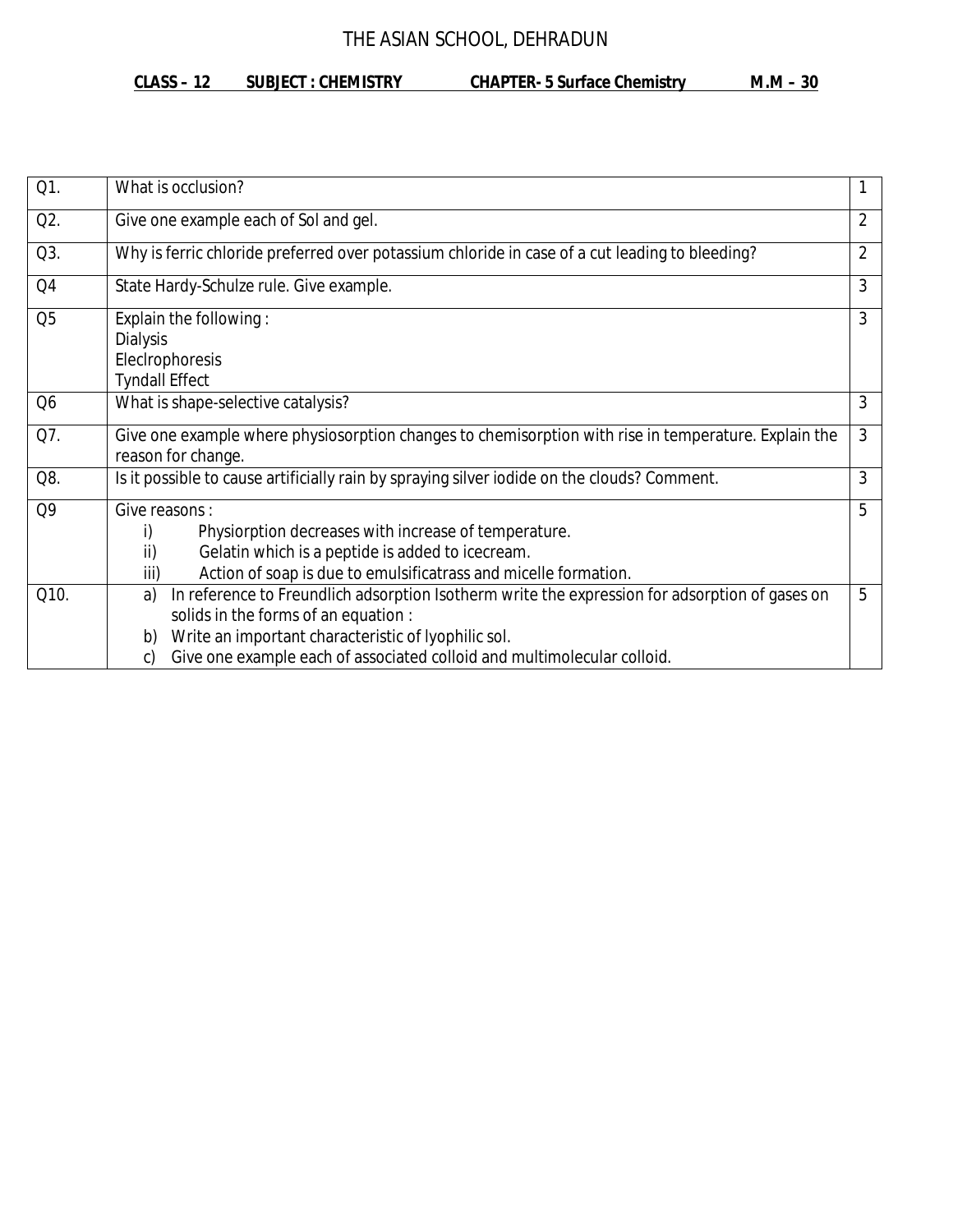#### **CLASS – 12 SUBJECT : CHEMISTRY CHAPTER- 6 GENERAL PRINCIPLES AND PROCESSES OF ISOLATION OF ELEMENTS M.M – 30**

|                | <b>SECTION-A</b>                                                                                                                                                                                                                                    |                |  |  |
|----------------|-----------------------------------------------------------------------------------------------------------------------------------------------------------------------------------------------------------------------------------------------------|----------------|--|--|
| Q1.            | Although carbon and hydrogen are better reducing agents but they are not used to reduce metallic<br>oxides at high temperatures. Why?                                                                                                               | $\mathbf{1}$   |  |  |
| Q2.            | Name the method used for refining of Zirconium.                                                                                                                                                                                                     |                |  |  |
| Q3.            | An ore sample of galena (PbS) is contaminated with zinc belnde (Zns). Name one chemical which can be<br>2<br>used to concentrate galena selectively by froth floatation method.                                                                     |                |  |  |
| Q4             | Name one each (a) Acidic flux b) basic flux                                                                                                                                                                                                         | 3              |  |  |
| Q <sub>5</sub> | Describe the principle behind each of the following processes :<br>a) Electrolytic refining of a metal.<br>Recovery of silver after silver ore was leached with NaCN<br>b)                                                                          | $\mathfrak{Z}$ |  |  |
|                | <b>SECTION-B</b>                                                                                                                                                                                                                                    |                |  |  |
| Q6.            | Outline the principles behind the refining of metals by the following methods.<br>Zone refining method.<br>i)<br>Chromatographic method.<br>ii)                                                                                                     | $\overline{2}$ |  |  |
| Q7.            | Write down the reaction taking place in blast furnace related to the methallurgy of iron in the<br>2<br>temperature range 500-800k.                                                                                                                 |                |  |  |
| Q8.            | Out of C and Co, which is a better reducing agent for ZnO.                                                                                                                                                                                          | $\overline{2}$ |  |  |
| Q9.            | Extraction of copper from pyrite is more difficult than that from its oxide ore through reduction.<br>$\overline{2}$<br>Comment.                                                                                                                    |                |  |  |
| Q10.           | The value of $\Delta_f G^0$ for formation of Cr <sub>2</sub> O <sub>3</sub> is – 540 Kimol <sup>-1</sup> and of Al <sub>2</sub> O <sub>3</sub> is – 827KJ mol <sup>-1</sup> . Is the reduction of<br>$Cr2O3$ possible with aluminium.               | $\overline{2}$ |  |  |
|                | SECTION - C                                                                                                                                                                                                                                         |                |  |  |
| Q11.           | Write the reaction involved in the following processes.<br>Leaching of bauxite ore to prepare pure alumina.<br>a)<br>Refining of Zirconium by van Arkel method.<br>b)<br>Recovery of gold after gold ore has been leached with NaCN solution.<br>C) | 3              |  |  |
| Q12.           | Describe how the following changes are brought about.<br>Pig iron into steel.<br>a)<br>Impure titanium into pure titanium,<br>b)<br>Zinc oxide into metallic zinc.<br>c)                                                                            | 3              |  |  |
| Q13.           | How is leaching is carried out in case of low grade copper ores.                                                                                                                                                                                    | 3              |  |  |
| Q14.           | Why copper matte is put in silica lined converter?                                                                                                                                                                                                  | $\overline{3}$ |  |  |
| Q15.           | How is the concept of coupling reaction useful in explaining the occurrence of non-spontaneous<br>thermochemical reactions? Explain.                                                                                                                | $\mathfrak{Z}$ |  |  |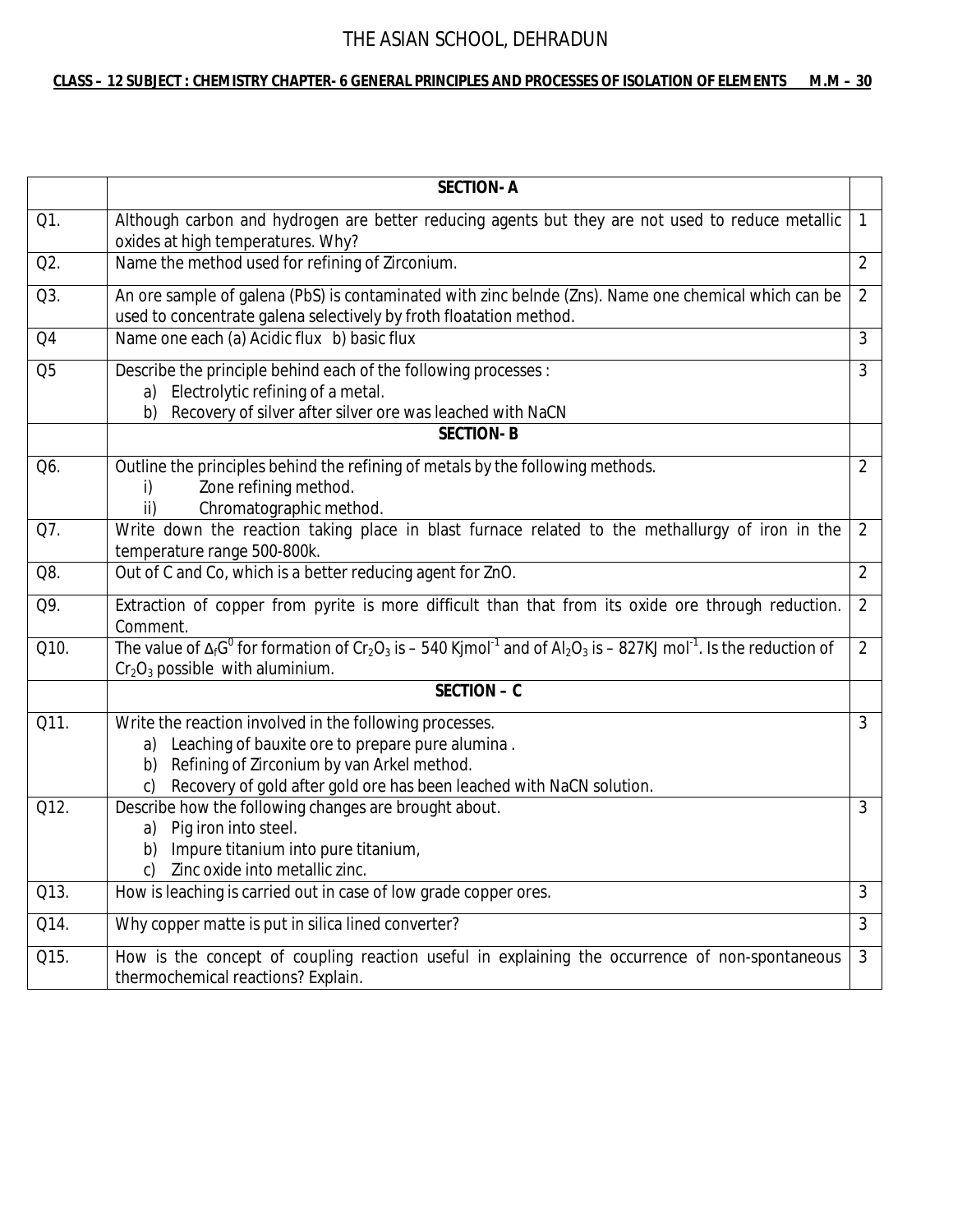#### **CLASS – 12 SUBJECT : CHEMISTRY CHAPTER- 7 p Block Elements M.M – 30**

| Q1.            | In what way can it be proved that $PH_3$ is basic in nature?<br>1                                            |                |  |  |  |
|----------------|--------------------------------------------------------------------------------------------------------------|----------------|--|--|--|
| Q2.            | Write the order of thermal stability of the hydrrdes of group 16 elements.                                   | $\overline{2}$ |  |  |  |
| Q3.            | Complete the following chemical reaction equations :                                                         |                |  |  |  |
|                | $P_4 + SO_2Cl_2$ -<br>i)                                                                                     |                |  |  |  |
|                | $XeF_6 + H_2O$<br>ii)                                                                                        |                |  |  |  |
| Q <sub>4</sub> | Draw the structures of :                                                                                     | $\mathfrak{Z}$ |  |  |  |
|                | i)<br>$H_2S_2O_8$ ii) HClO <sub>4</sub> iii) $H_3PO_3$                                                       |                |  |  |  |
| Q <sub>5</sub> | Give reasons for the following:                                                                              | 3              |  |  |  |
|                | i)<br>$R_3P = O$ exists but $R_3N = O$ does not. R is an alkyl group.                                        |                |  |  |  |
|                | ii)<br>White phosphorus is more reactive than red phosphorus.                                                |                |  |  |  |
|                | Give resonating structures of NO <sub>2</sub> .<br>iii)                                                      |                |  |  |  |
| Q6.            | Account for the following:                                                                                   | $\overline{3}$ |  |  |  |
|                | Sulphur in vapour form exhibits paramagnetic behaviour.<br>i)                                                |                |  |  |  |
|                | Bi(V) is a stronger oxidizing agent than Sb(V).<br>ii)                                                       |                |  |  |  |
|                | Solid phosphorus pentachloride behaves as an ionic compound.<br>iii)                                         |                |  |  |  |
| Q7.            | Why are halogens coloured?<br>a)                                                                             | $\overline{3}$ |  |  |  |
|                | Why is ICI more reactive than I <sub>2</sub> ?<br>b)                                                         |                |  |  |  |
|                | The negative value of electron gain enthalpy is less for fluorine than for chlorine.<br>C)                   |                |  |  |  |
| Q8.            | i)<br>Arrange HCIO, HBrO and HIO in order of decreasing acid strength giving reason:                         | $\mathfrak{Z}$ |  |  |  |
|                | Why does $NO2$ dimerise?<br>a)                                                                               |                |  |  |  |
|                | 5F <sub>6</sub> is inert toward hydrolysis.<br>b)                                                            |                |  |  |  |
| Q9.            | Draw the structures:                                                                                         | 5              |  |  |  |
|                | $XeOF4$ ii) O <sub>3</sub> iii) CIF <sub>3</sub> iv) N <sub>2</sub> O <sub>5</sub> v) XeF <sub>6</sub><br>i) |                |  |  |  |
| Q10.           | Complete the following equations :                                                                           | 5              |  |  |  |
|                | $P_4 + NaOH(aq) + H_2O(l)$                                                                                   |                |  |  |  |
|                | $\Gamma$ (aq) + H <sub>2</sub> O(I) + O <sub>3</sub> (g)                                                     |                |  |  |  |
|                | $PtF_6 + Ye$                                                                                                 |                |  |  |  |
|                | Δ                                                                                                            |                |  |  |  |
|                | $H_3PO_3$                                                                                                    |                |  |  |  |
|                | $Cl2 + NaOH$                                                                                                 |                |  |  |  |
|                | (hot and conc)                                                                                               |                |  |  |  |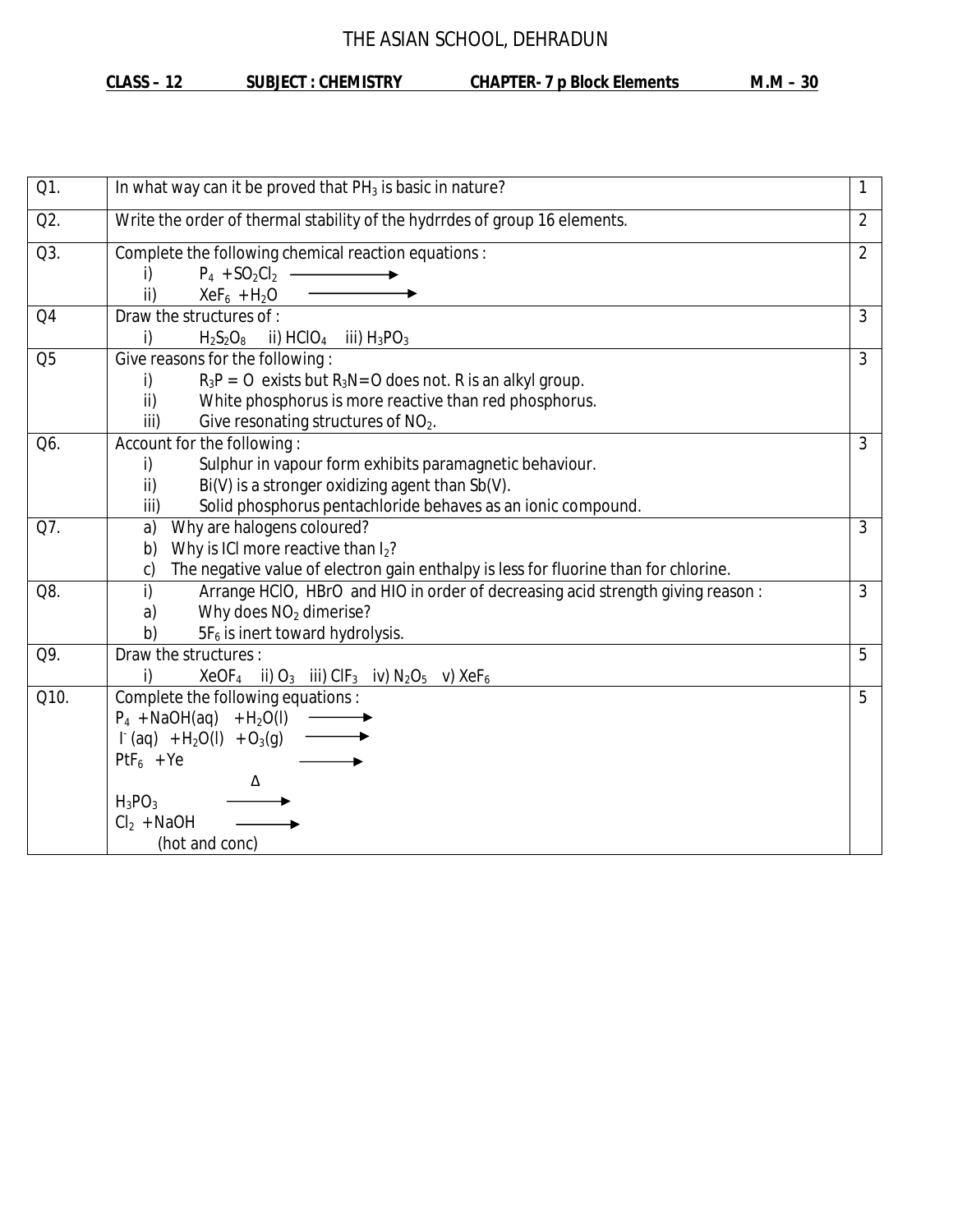**CLASS – 12 SUBJECT : CHEMISTRY CHAPTER- 8 The d and F-Block Elements M.M – 30**

|                | <b>SECTION-A</b>                                                                                                                                                                                                                                 |                |  |
|----------------|--------------------------------------------------------------------------------------------------------------------------------------------------------------------------------------------------------------------------------------------------|----------------|--|
| Q1.            | Reactivity of transition elements decreases almost regularly from Sc to Cu. Explain.                                                                                                                                                             | 1              |  |
| Q2.            | Which of the 3d series of the transition metals exhibit the largest number of oxidation states and why?                                                                                                                                          | 1              |  |
| Q3.            | Why are interstitial compounds? Why are such compounds well known for transition metals?<br>1                                                                                                                                                    |                |  |
| Q4             | Describe the preparation of potassium dichromate from iron chromite ore. What is the effect of<br>$\mathbf{1}$<br>increasing P <sup>H</sup> on a solution of potassium dichromate.                                                               |                |  |
| Q <sub>5</sub> | What are the disproportion reaction? Give two examples.                                                                                                                                                                                          | 1              |  |
|                | <b>SECTION-B</b>                                                                                                                                                                                                                                 |                |  |
| Q6.            | What is lanthanoid contraction? What are the consequences of lanthanoid contraction?                                                                                                                                                             | $\overline{2}$ |  |
| Q7.            | Complete the following equation :<br>$2MnO4 + 5S2 + 16H+$<br>i)<br>$Cr_2O_7^2$ + 20H<br>ii)                                                                                                                                                      | $\overline{2}$ |  |
| Q8.            | Calculate the number of unpaired electrons in the following gaseous ions :<br>$Mn^{3+}$ ii) $Cr^{3+}$ iii) $V^{3+}$ iv) $Ti^{3+}$                                                                                                                | $\overline{2}$ |  |
| Q9.            | Give reasons:<br>i)<br>Transition metals form a number of interstitial compounds.                                                                                                                                                                | $\overline{2}$ |  |
|                | $\text{Zn}^2$ salts are white while $\text{Cu}^{2+}$ salts are blue.<br>$\mathsf{ii}$                                                                                                                                                            |                |  |
|                | Among transition metals, the highest oxidation state is exhibited in ozxoanions of a metal.<br>iii)<br>Although +3 oxidation state is the characteristic oxidation state of lanthanoids but certain<br>iv)                                       |                |  |
|                | shows +4 oxidation state of lanthanoids but certain shows +4 oxidation stat also why?                                                                                                                                                            |                |  |
| Q10.           | Give reason for the following:                                                                                                                                                                                                                   | $\overline{2}$ |  |
|                | E <sup>0</sup> values of Mn, Ni and Zn are more negative than expected.<br>i)                                                                                                                                                                    |                |  |
|                | $[Ti(H2O)]3+$ is coloured while $[Sc(H2O)6]3+$ is colourless.<br>ii)<br><b>SECTION-C</b>                                                                                                                                                         |                |  |
| Q11.           | Out of Ag <sub>2</sub> SO <sub>4</sub> , CuF <sub>2</sub> , MgF <sub>2</sub> and CuCl which compound will be coloured and why?<br>a)                                                                                                             | 5              |  |
|                | Explain:<br>b)<br>CrO4 <sup>2-</sup> is a strong oxidizing agent while MnO4 <sup>2-</sup> is not.<br>Zr and Hf have identical sizes<br>C)<br>The lowest oxidation state of Manganese is basic while the highest is acidic.<br>d)                 |                |  |
| Q12.           | Mn (ii) Shows maximum paramagnetic character?<br>e)<br>How would you account for the following:                                                                                                                                                  | 5              |  |
|                | There is a gradual decrease in the atomic sizes of transition elements in a series with<br>i)<br>increasing atomic numbers.<br>The atomic radii of the metals of the third (5d) series of transition elements are virtually the<br>ii)           |                |  |
|                | same as those of the corresponding members of the second (4d) series.<br>The $E^0$ value for the Mn <sup>3+</sup> / Mn <sup>2+</sup> couple is much more positive than that for $Cr^{3+}/Cr^{2+}$ couple<br>iii)<br>or $Fe^{3+}/Fe^{2+}$ couple. |                |  |
|                | The transition elements have great tendency for complex formation.<br>iv)<br>Although Zr beloing to 4d and Hf belongs to 5d transition series but itiquite difficult to<br>V)<br>separate them.                                                  |                |  |
| Q13.           | On the basis of lanthanoid contraction, explain the following:<br>Nature of bonding in $La_2O_3$ and $Lu_2O_3$ .                                                                                                                                 |                |  |
|                | a)<br>Trends in the stability of oxo salts of lanthanoids from La to Lu.<br>b)<br>Stability of the complex of Lanthanoids<br>C)                                                                                                                  |                |  |
|                | Radii of 4d and 5d block elements.<br>d)<br>Trends in acidic character of Lanthanoid oxides.<br>e)                                                                                                                                               |                |  |
|                |                                                                                                                                                                                                                                                  |                |  |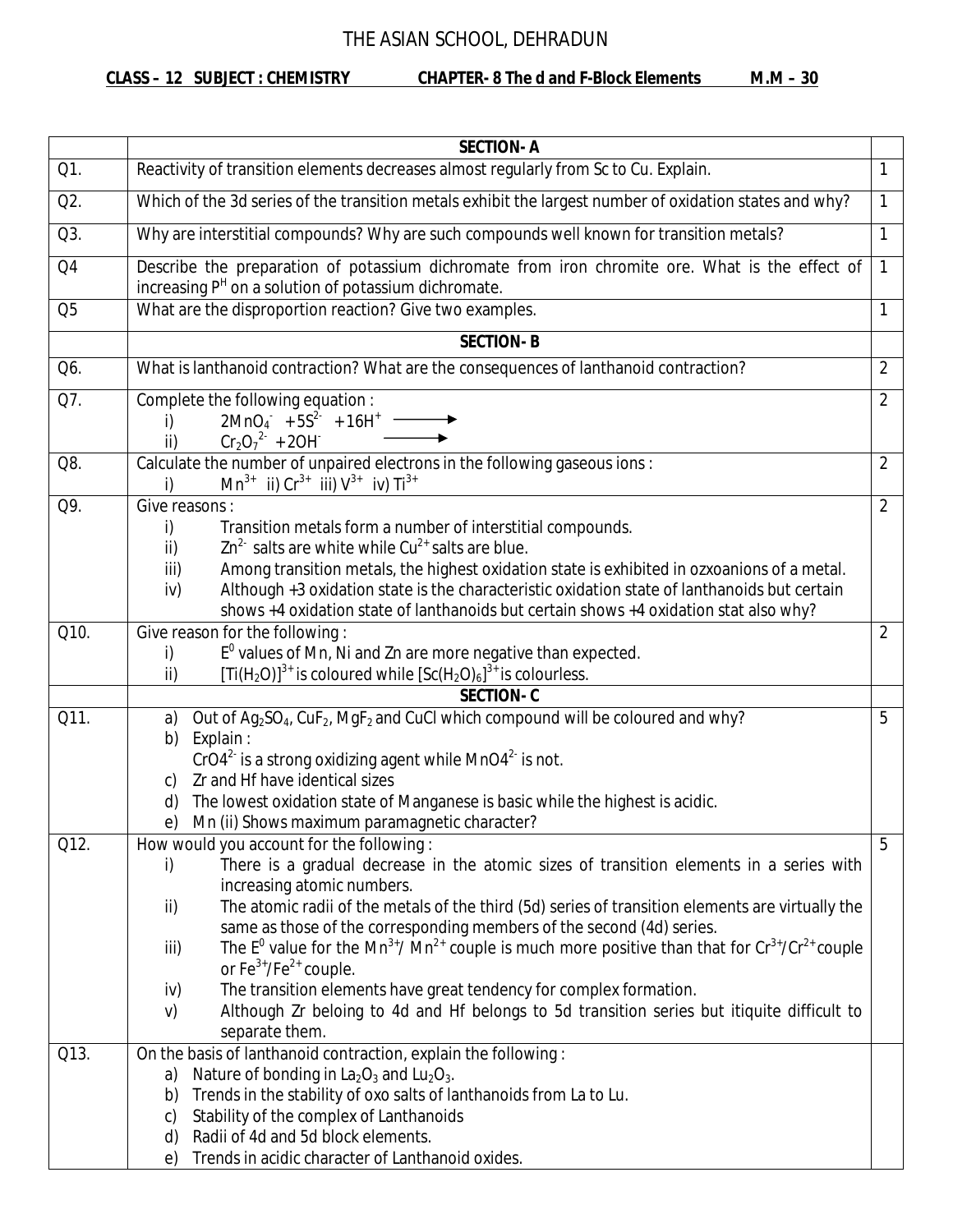**CLASS – 12 SUBJECT : CHEMISTRY CHAPTER- 9 Coordination compounds M.M – 30**

|      | <b>SECTION-A</b>                                                                                                                                                                                                        |                |  |  |
|------|-------------------------------------------------------------------------------------------------------------------------------------------------------------------------------------------------------------------------|----------------|--|--|
| Q1.  | How many ions are produced from the complex $[Co(NH3)6Cl2$ in solution.                                                                                                                                                 | 1              |  |  |
| Q2.  | What is meant by chelate effect? Give an example.<br>1                                                                                                                                                                  |                |  |  |
| Q3.  | How many isomers are there for octahedral complex $[CoCl2(en) (NH3)2]+$<br>1                                                                                                                                            |                |  |  |
| Q4   | Why Co a stronger ligand than CI?                                                                                                                                                                                       | 1              |  |  |
| Q5.  | Specify the oxidation number of the metals in the following Coordination entities.<br>ii) $[Pt Cl4]2$<br>$K_3[Fe(CN)_6]$<br>i)                                                                                          | 1              |  |  |
|      | <b>SECTION-B</b>                                                                                                                                                                                                        |                |  |  |
| Q6.  | Why do compounds having similar geometry have different magnetic moment.                                                                                                                                                | $\overline{2}$ |  |  |
| Q7.  | Giving a suitable example for each of the following:<br>a) Linkage isomerism ii) Ambidentate ligand                                                                                                                     | $\overline{2}$ |  |  |
| Q8.  | $[Cr(NH3)6]3+$ is paramagnetic while $[Ni(CN)4]2-$ is diamagnetic. Explain why.                                                                                                                                         | $\overline{2}$ |  |  |
| Q9.  | A solution of $[Ni(H_2O)_6]^{2+}$ is green but a solution of $[Ni(CN)_4]^{2-}$ is colourless. Explain.                                                                                                                  | $\overline{2}$ |  |  |
| Q10. | Explain why [Fe(H <sub>2</sub> O) <sub>6</sub> ] <sup>3+</sup> has magnetic moment value of 5.92 BM whereas [Fe(CN) <sub>6</sub> ] <sup>3-</sup> has a value of only<br>$\overline{2}$<br>1.74BM.                       |                |  |  |
|      | <b>SECTION-C</b>                                                                                                                                                                                                        |                |  |  |
| Q11. | Explain the following<br>a) Low spin octahedral complexes of nickel are not known.<br>$CO2+$ is easily oxidized to $Co3+$ in the presence of a strong ligand.<br>b)<br>CO is a stronger complexing reagent than $NH3$ . | 3              |  |  |
| Q12. | Name the following coordination entities and draw the structures of their stereoisomers.<br>$[Co(en)_2Cl_2]^+$<br>i)<br>$[Cr(C2O4)3]3$<br>ii)<br>[Pt (NH <sub>3</sub> ) <sub>2</sub> Cl <sub>2</sub> ]<br>iii)          | 3              |  |  |
| Q13. | Write the types of isomerism exhibited by the following complexes:<br>$[Co(NH3)5Cl]$ SO <sub>4</sub><br>i)<br>$[Co(en)_3]^{3+}$<br>ii)<br>$[Co(NH3)6]$ $[Cr(CN)6]$<br>iii)                                              | 3              |  |  |
| Q14. | Give the electronic configuration of the following complexes on the basis of crystal field splitting theory<br>$[CoF6]$ <sup>3-</sup><br>i)<br>[Fe(CN) <sub>6</sub> ] <sup>4</sup><br>ii)<br>$[Cu(NH3)6]2+$<br>iii)     | 3              |  |  |
| Q15. | Discuss the nature of bonding in the following coordination entities on the basis of valence bond theory.<br>$[Fe(CN)6]^{4+}$<br>i)<br>ii)<br>$[Pt(NH_3)_2Cl(NO_2)]$<br>$[Ni(CN)4]^{2}$<br>iii)                         | 3              |  |  |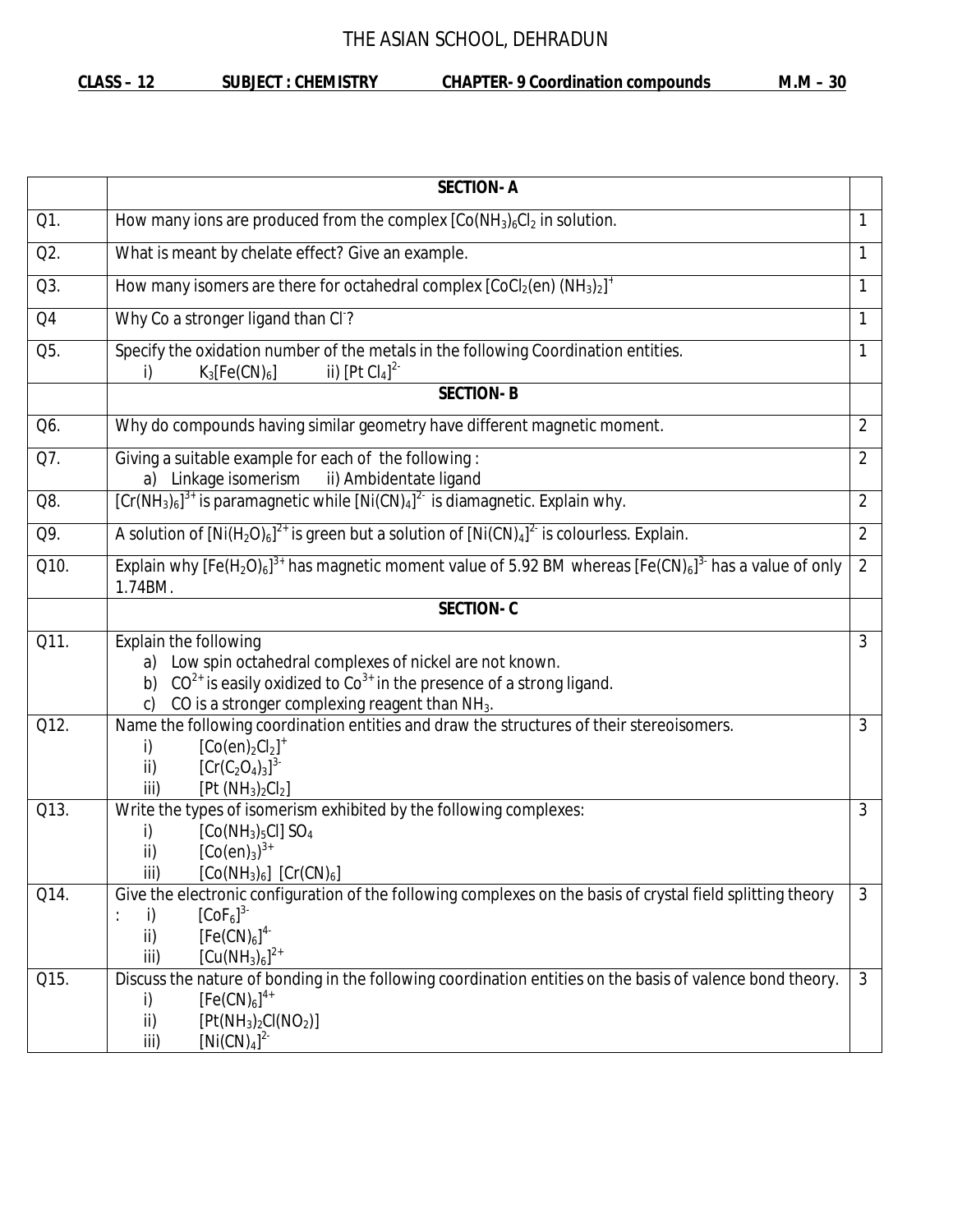**CLASS – 12 SUBJECT : CHEMISTRY CHAPTER-10 Haloaikanes and Haloarenes M.M – 30**

| Q1.             | Give IUPAC name. $(CH_3)_3 CH_2Br$                                                                                                                                                                                                                                                                                       | $\mathbf{1}$   |  |
|-----------------|--------------------------------------------------------------------------------------------------------------------------------------------------------------------------------------------------------------------------------------------------------------------------------------------------------------------------|----------------|--|
| Q2.             | What are enantiomers? Draw the structures of the possible enantiomers of 3 methyl pent -1-ene.                                                                                                                                                                                                                           | $\mathbf{1}$   |  |
| Q3.             | Why choloform is stored in closed dark coloured bottles completely filled so that air is kept out.<br>1                                                                                                                                                                                                                  |                |  |
| $\overline{Q4}$ | Explain the following:<br>Haloalkanes react with KCN to form alkyl cyanides as main product while AgCN forms<br>i)<br>isocyanide as the major product.<br>The treatment of alkyl chlorides with aqueous KOH leads to the formation of alcohds but in<br>ii)<br>presence of alcoholic KOH alkenes are the major products. | 1              |  |
| Q <sub>5</sub>  | Explain as to why haloarenes are much less reactive than haloalkanes towards nucleophilic substitution<br>reactions.                                                                                                                                                                                                     | $\mathbf{1}$   |  |
| Q6.             | Arrange the compounds in order of reactivity towards SN <sub>2</sub> displacement.<br>2 Bromo-2-methyl butane, 1 Bromopentane, 2 Bromopentane<br>i)<br>$CH_2Cl$<br>or $\langle \rangle$ -Cl<br>ii)                                                                                                                       | $\overline{2}$ |  |
| Q7.             | Give use of Freon-12, CCI <sub>4</sub> and iodoform.                                                                                                                                                                                                                                                                     | $\overline{2}$ |  |
| Q8.             | Convert - Complete<br>Na<br>$(CH3)2$ CHCl Dry ether<br>$CH_3CH_2Br + Nal$ —<br>Cu/HCI<br>$N_2$ CI                                                                                                                                                                                                                        | $\overline{2}$ |  |
| Q9.             | Give the following reactions :<br>Sandmeyer Reaction<br><b>Wurtz Fitting Reaction</b><br>Dow's Process<br><b>Finkelstein Reaction</b><br><b>Swarts Reaction</b>                                                                                                                                                          | 2              |  |
| Q10.            | a) Give mechanism of following reactions :<br>$(CH_3)_3$ CBr + OH $\longrightarrow$<br>$(CH_3)_3 C-OH + Br$<br>b) Give equations :<br><b>Hundiecker Reaction</b><br><b>GaHerrann Reaction</b><br>Sayzeff Elimination                                                                                                     | $\overline{2}$ |  |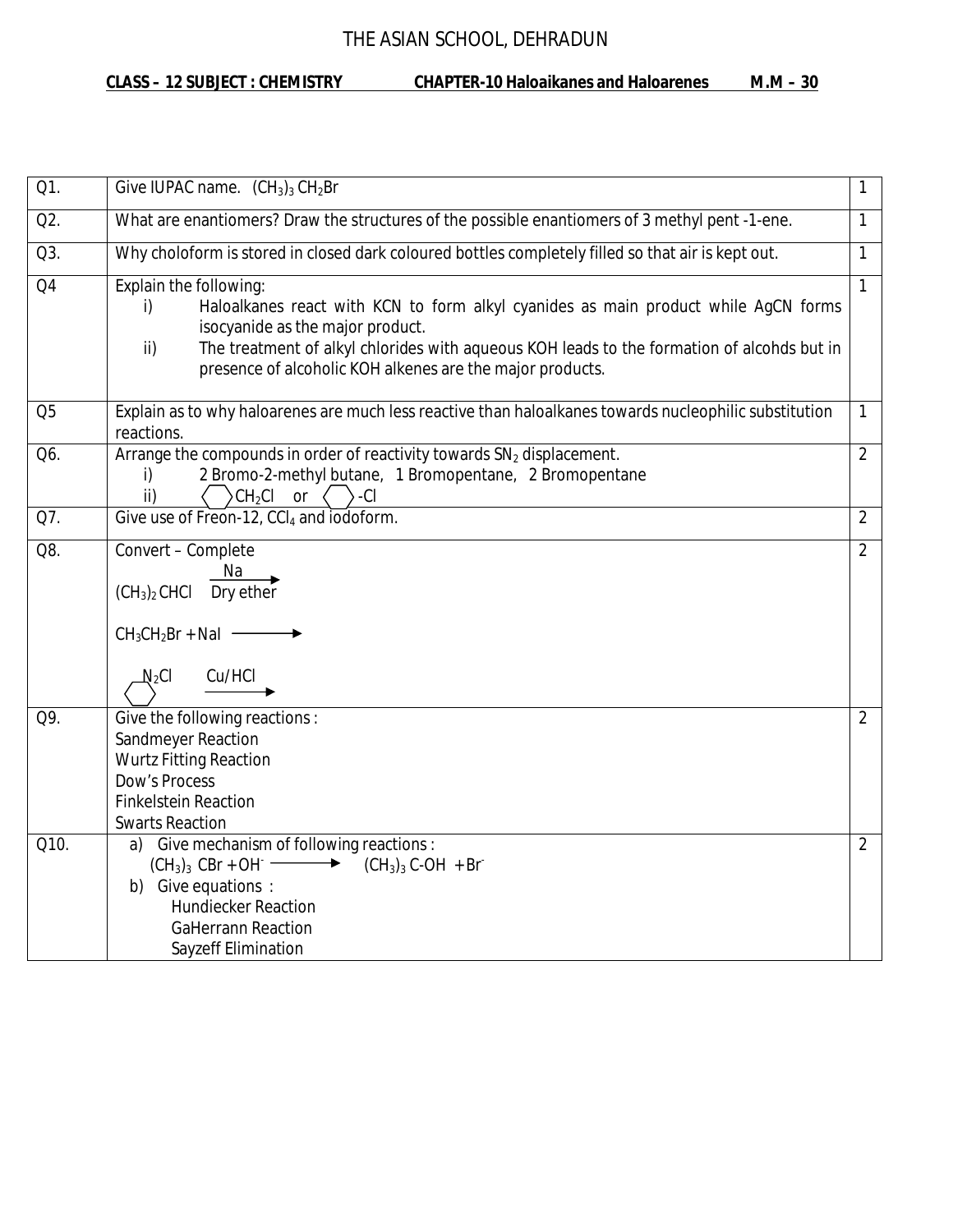|            | <b>CLASS-12</b>                                                                             | <b>SUBJECT: CHEMISTRY</b>                                        | <b>CHAPTER-11</b> | $M.M - 30$ |  |  |
|------------|---------------------------------------------------------------------------------------------|------------------------------------------------------------------|-------------------|------------|--|--|
|            | Name the reagent used in the oxidation of a primary alcohol to aldehyde.                    |                                                                  |                   |            |  |  |
| Q1.<br>Q2. | a) Why are ethers insoluble in water?                                                       |                                                                  |                   |            |  |  |
|            | How will you know whether a given OH group is alcoholic or phenolic in nature.<br>b)        |                                                                  |                   |            |  |  |
| Q3.        |                                                                                             | Give chemical tests to distinguish between                       |                   |            |  |  |
|            | a) Phenol and Benzyl alcohol                                                                |                                                                  |                   |            |  |  |
|            |                                                                                             | b) Butan-2-01 and 2 Methyl propan -2-01                          |                   |            |  |  |
| Q4.        | How would you obtain the following:                                                         |                                                                  |                   |            |  |  |
|            | Benzoquinone from phenol                                                                    |                                                                  |                   |            |  |  |
|            | 2 Methylpropan -2-01 from methyl magnesiumbromide.                                          |                                                                  |                   |            |  |  |
|            | Propan-201 from propene.                                                                    |                                                                  |                   |            |  |  |
| Q5.        | Convert:                                                                                    |                                                                  |                   |            |  |  |
|            | Phenol to picric acid                                                                       |                                                                  |                   |            |  |  |
|            | 2 Methyl propanol to 2 Methy propene                                                        |                                                                  |                   |            |  |  |
|            | Anisole to phenol                                                                           |                                                                  |                   |            |  |  |
| Q6.        |                                                                                             | Which is a stronger acid phenol or cresols? Explain.             |                   |            |  |  |
| Q7.        |                                                                                             |                                                                  |                   |            |  |  |
|            | Give the major products on heating each of the following with HI                            |                                                                  |                   |            |  |  |
|            | $CH_3$ CH <sub>3</sub> - CH <sub>2</sub> - CH - CH - <sub>2</sub> - O- CH - CH <sub>3</sub> |                                                                  |                   |            |  |  |
|            | CH <sub>3</sub>                                                                             |                                                                  |                   |            |  |  |
|            |                                                                                             |                                                                  |                   |            |  |  |
|            | b) $CH_3$ - $CH_2$ - $CH_2$ - O- $C_1$ - $CH_2$ - $CH_3$                                    |                                                                  |                   |            |  |  |
|            |                                                                                             |                                                                  |                   |            |  |  |
|            | CH <sub>3</sub>                                                                             |                                                                  |                   |            |  |  |
|            |                                                                                             |                                                                  |                   |            |  |  |
|            | c) $\langle \rangle$ - CH <sub>2</sub> - O- $\langle \rangle$                               |                                                                  |                   |            |  |  |
| Q8.        | Explain the mechanism of :                                                                  |                                                                  |                   |            |  |  |
|            |                                                                                             | Acid Cataylsed hydration of an alkene forming alcohol.           |                   |            |  |  |
| Q9.        | Give the following equations:                                                               |                                                                  |                   |            |  |  |
|            | Reimer-Tiemann Reaction                                                                     |                                                                  |                   |            |  |  |
|            | Kolbe's Reaction                                                                            |                                                                  |                   |            |  |  |
|            | Fries Rearrangement                                                                         |                                                                  |                   |            |  |  |
|            | Williamson Synthesis                                                                        |                                                                  |                   |            |  |  |
|            | <b>Coupling Reaction</b>                                                                    |                                                                  |                   |            |  |  |
| Q10.       | a)                                                                                          | Give test of differentiate primary, secondary, tertiary alcohol. |                   |            |  |  |
|            | Give any two uses of ethers.<br>b)                                                          |                                                                  |                   |            |  |  |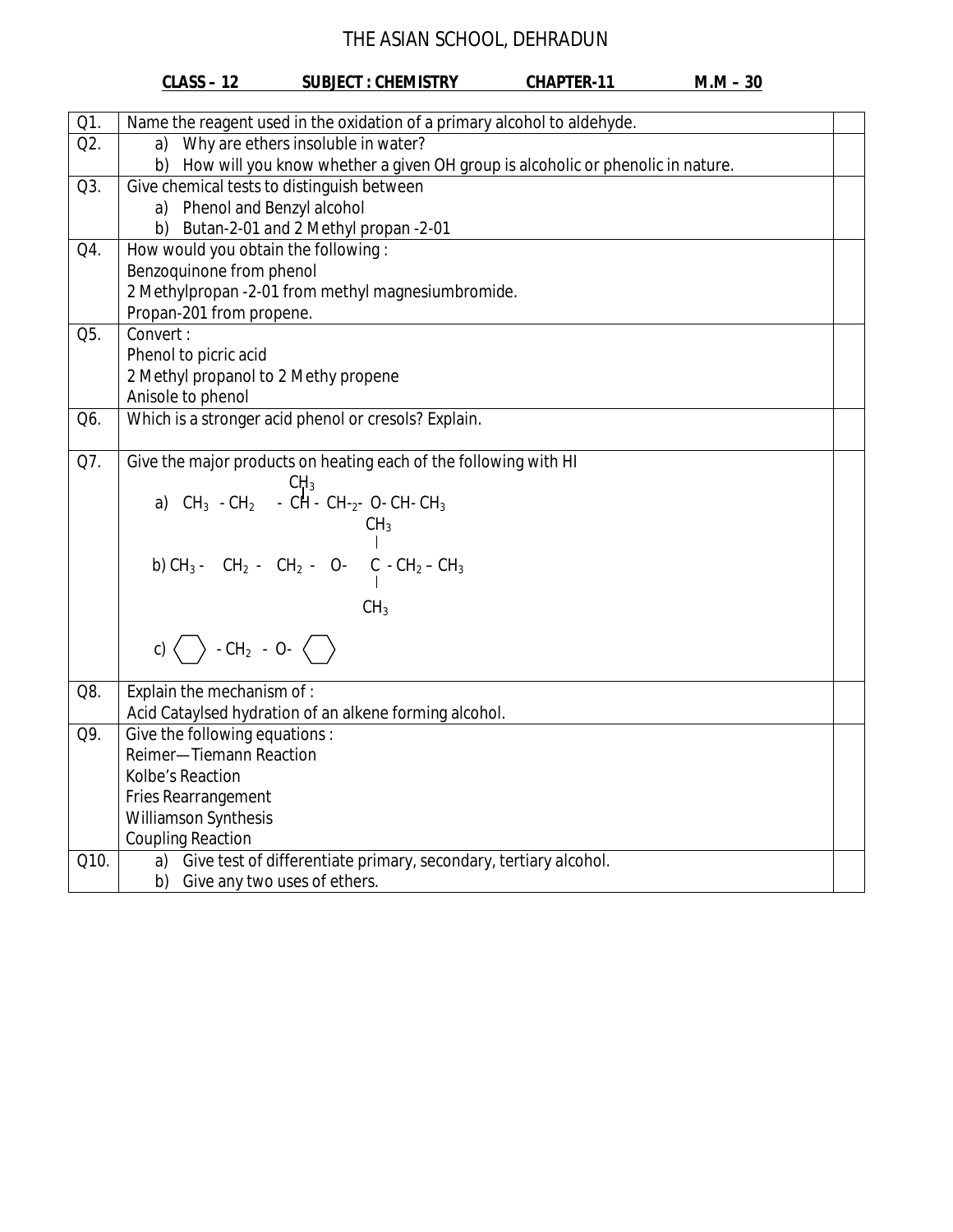| Q1.  | Why on acidic medium is required for Nucleophic Addition reaction of carbonyl compounds.                       |  |
|------|----------------------------------------------------------------------------------------------------------------|--|
| Q2.  | Give names of the reagents that convert :                                                                      |  |
|      | Hexan-1-01 to hexanal<br>a)                                                                                    |  |
|      | P fluorotoluene to p fluore benzolde hyde.<br>b)                                                               |  |
| Q3.  | Write the structures:                                                                                          |  |
|      | 4 oxopentonal<br>a)                                                                                            |  |
|      | 4 Fluoroacctophenone.<br>b)                                                                                    |  |
| Q4.  | Complete the following:                                                                                        |  |
|      | $Zn+ng$                                                                                                        |  |
|      | a) $CH_3 - C - CH_3$                                                                                           |  |
|      | Conc HCI                                                                                                       |  |
|      |                                                                                                                |  |
|      | Br2/FeBr                                                                                                       |  |
|      | COO <sub>4</sub><br>b)                                                                                         |  |
|      |                                                                                                                |  |
|      |                                                                                                                |  |
|      |                                                                                                                |  |
|      | c)                                                                                                             |  |
|      | $CH_3$<br>C= O + HCN PH9-10                                                                                    |  |
|      |                                                                                                                |  |
| Q5.  | Which acid of each pair will be stronger:                                                                      |  |
|      | a) FCH <sub>2</sub> COOH or CICH <sub>2</sub> COOH                                                             |  |
|      |                                                                                                                |  |
|      | PН                                                                                                             |  |
|      | Or CH <sub>3</sub> COOH<br>b)                                                                                  |  |
|      |                                                                                                                |  |
| Q6.  | Convert the following:                                                                                         |  |
|      | a) Ethanol to 3 Hydroxybutanal                                                                                 |  |
|      | Propanone to Propene<br>b)                                                                                     |  |
|      | Benzoic acid to Benzoldehyde<br>C)                                                                             |  |
| Q7.  | Give reason :                                                                                                  |  |
|      | a) Benzaldepyde reduces Tollen's reagent but not Benedict's solution.                                          |  |
|      | $CH3CHO$ is more reactive than $CH3COCH3$ towards reaction with HCN.<br>b)                                     |  |
| Q8.  | Arrange the following compounds in order of their property.                                                    |  |
|      | $CH_3COCH_3$ , $C_6H_5COC_6H_5$ , $CH_3CHO$ (reactivity towards nudeophilic addition reaction)<br>$\mathsf{i}$ |  |
|      | ii)<br>Benzoic acid, 4nibrobenzoic acid, 3,4 dinitrobenzoic acid, 4 methoxybenzoic and [acid                   |  |
|      | strength)                                                                                                      |  |
| Q9.  | Give the following name reactions :                                                                            |  |
|      | <b>Rasenmund Reduction</b>                                                                                     |  |
|      | <b>Cross aldol Condensation</b>                                                                                |  |
|      | <b>HVZ</b> reaction                                                                                            |  |
|      | <b>Clemmensen Reduction</b>                                                                                    |  |
|      | <b>Wolf Kishner Reduction</b>                                                                                  |  |
| Q10. | Give chemical tests to differentiate                                                                           |  |
|      | <b>Ethanal and Propanal</b>                                                                                    |  |
|      | Benzoic acid and Ethybenzooate                                                                                 |  |
|      | Benzoidehyde and Acetophenone                                                                                  |  |
|      | Propanal and Propanone                                                                                         |  |
|      | Benzoic acid and Phenol                                                                                        |  |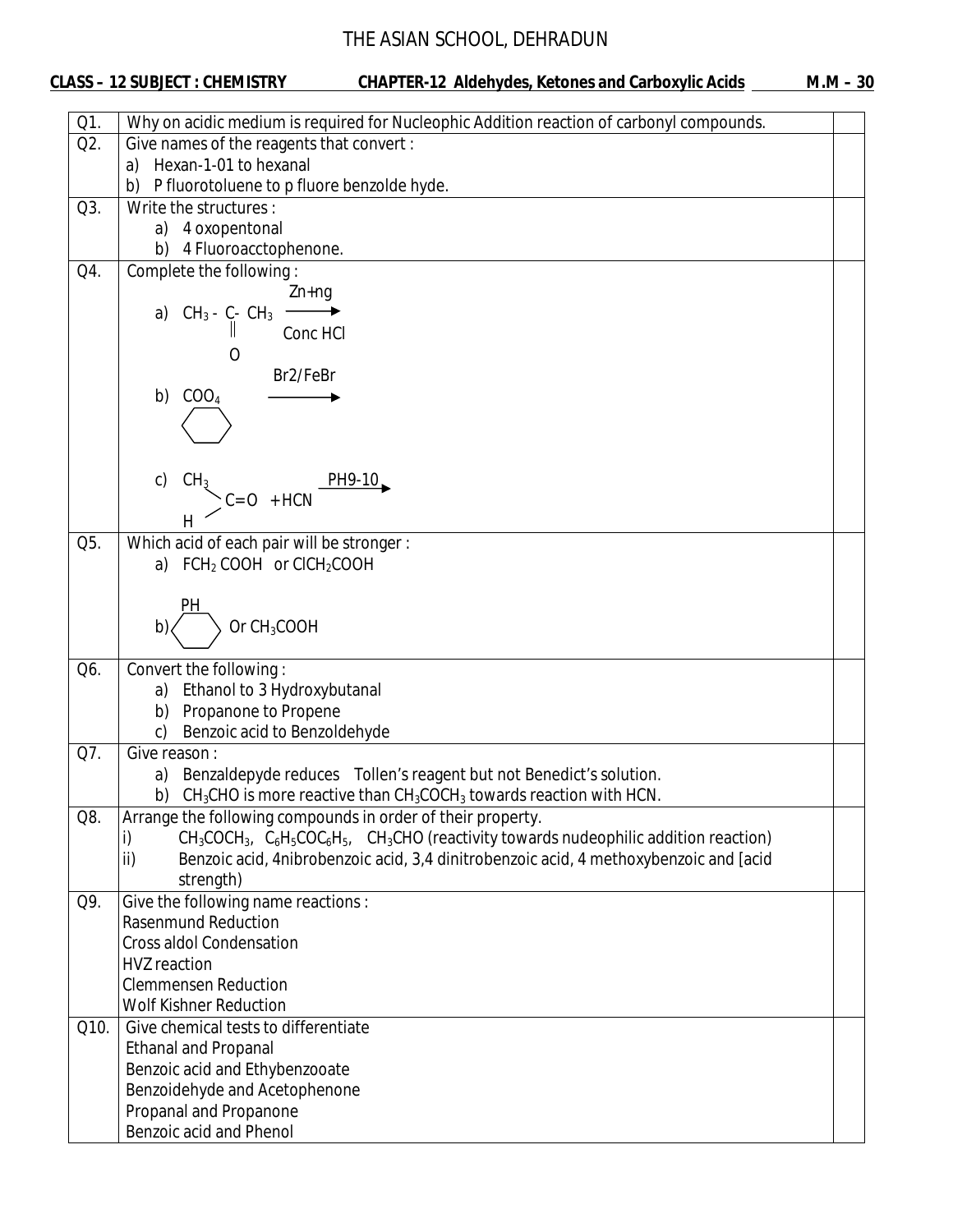| Q1. | Give an example of Zwitter ion.                                                   |  |
|-----|-----------------------------------------------------------------------------------|--|
| Q2. | Give reason:                                                                      |  |
|     | Why do primary amines have higher boiling point than tertiary amines?<br>a)       |  |
|     | Why are aliphatic amine stronger bases than aromatic amines?<br>b)                |  |
| Q3. | How will you convert :                                                            |  |
|     | Ethanamine to N ethyl ethanamide<br>a)                                            |  |
|     | b)<br>Chloroethane to propan-1- amin                                              |  |
| Q4. | Give chemical test to distinguish between $C_6H_5CH_2NH_2$ and $C_6H_5NH_2$ .     |  |
| Q5. | Convert:                                                                          |  |
|     | Aniline to flurobenzene<br>a)                                                     |  |
|     | Benzene diazonium chloride to benzene<br>b)                                       |  |
|     | Methyl chloride to ethylamin.<br>C)                                               |  |
| Q6. | Complete the following:                                                           |  |
|     | i)<br>$C_6H_5N_2+Cl$ - $H_3PO_2 + H_2O$                                           |  |
|     | NH <sub>2</sub>                                                                   |  |
|     |                                                                                   |  |
|     | ii)<br>$Br2$ (aq)                                                                 |  |
|     |                                                                                   |  |
| Q7. | Arrange the following:                                                            |  |
|     | Ptoturdine, N, Ndimethylptoluidine, pnitroaniline, aniline (increasing basically) |  |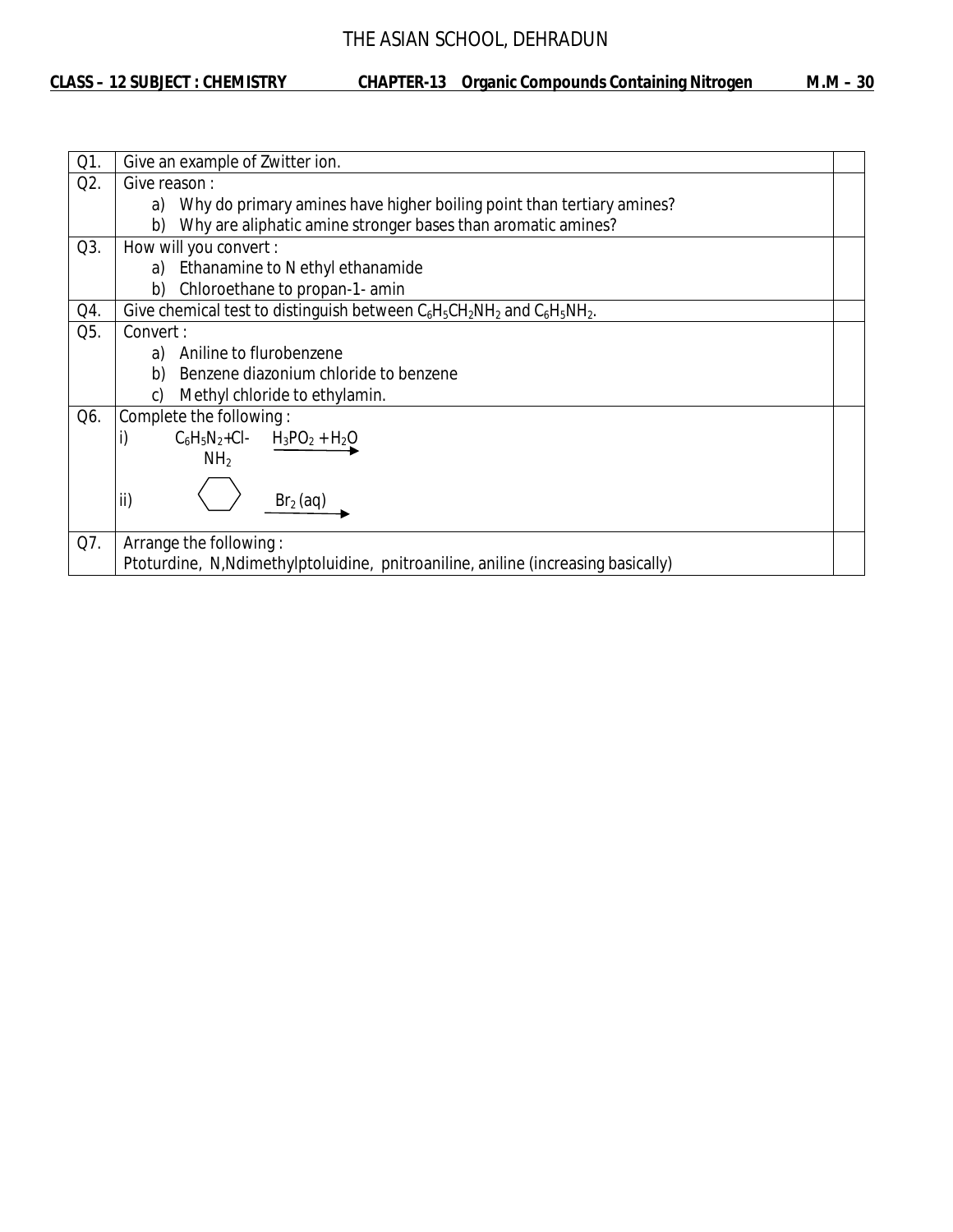#### **CLASS – 12 SUBJECT : CHEMISTRY CHAPTER-14 Biomolecules M.M – 30**

| Q1.  | What are anomers? Give one example.                                                           |  |
|------|-----------------------------------------------------------------------------------------------|--|
| Q2.  | What is nucleoside?                                                                           |  |
| Q3.  | What is meant by tertiary structure of proteins?                                              |  |
| Q4.  | Differentiate between : Globular & Fibrous proteins, OligopepHcles & polypeptides             |  |
| Q5.  | Write one difference between $\propto$ helix and B pleated sheet structures of protein.<br>a) |  |
|      | Write the disease caused by the deficiency of vitamin B12.<br>b)                              |  |
| Q6.  | Give Fischer and Howorth projection formula of B D (-) Glucose.                               |  |
| Q7.  | Give reasons :                                                                                |  |
|      | Amino acids are amphoteric in nature.<br>a)                                                   |  |
|      | At isoelectric point there is no net migration of amino acid.<br>b)                           |  |
| Q8.  | Differentiate between DNA and RNA.                                                            |  |
| Q9.  | Explain duplication of DNA                                                                    |  |
| Q10. | Write notes on:                                                                               |  |
|      | Glycosidic linkage<br>a)                                                                      |  |
|      | Zwitter Ion<br>b)                                                                             |  |
|      | c)<br>Denaturation of Proteins                                                                |  |
|      | d)<br><b>DNA Fingerprinting</b>                                                               |  |
|      | <b>Reducing Sugar</b><br>$\epsilon$                                                           |  |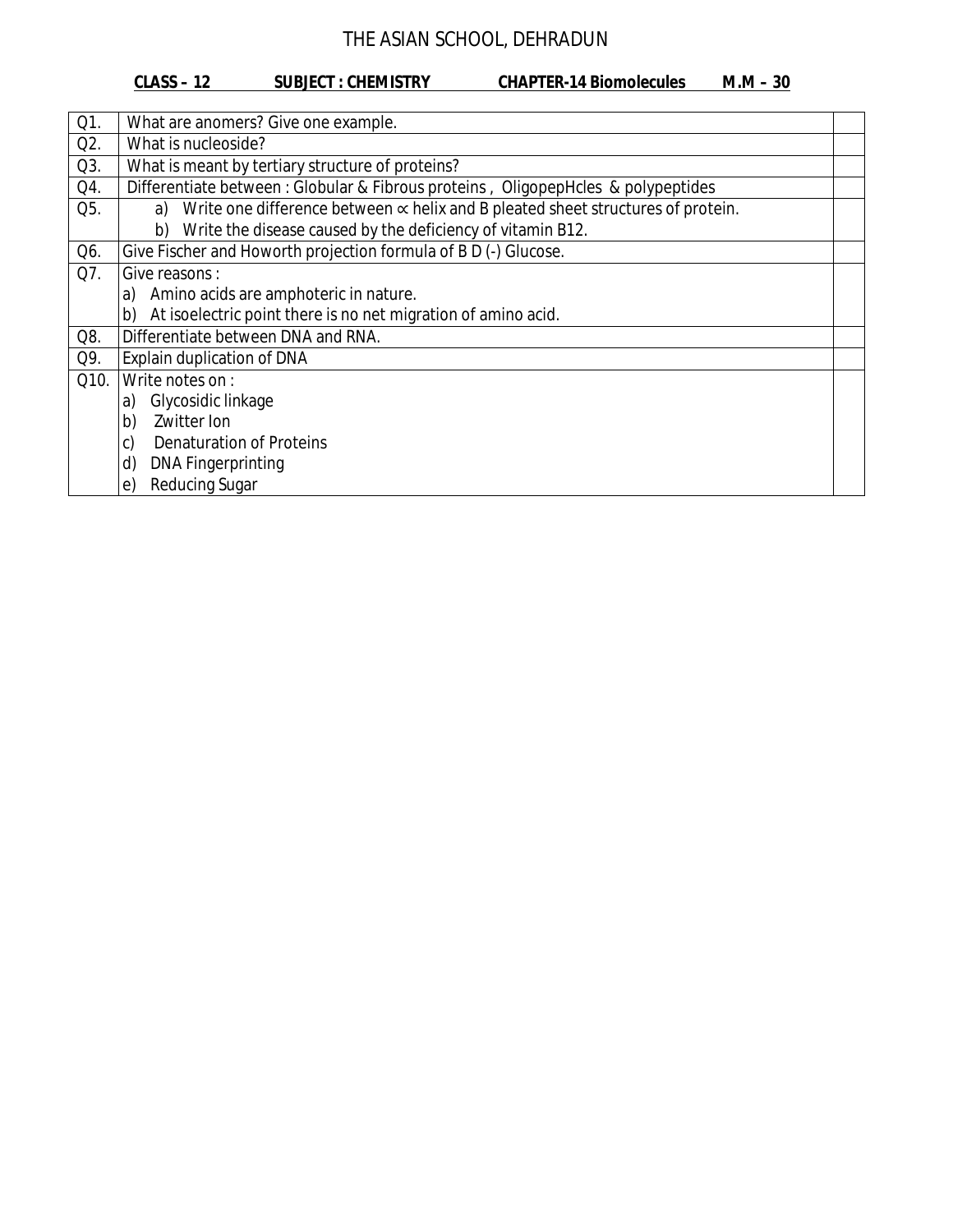#### **CLASS – 12 SUBJECT : CHEMISTRY CHAPTER-15 Polymers M.M – 30**

| Q1.  | Give on example of elastomers.                               |  |
|------|--------------------------------------------------------------|--|
| Q2.  | What is vulcanization of rubber?                             |  |
| Q3.  | Differentiate between Buna-S and Buna N.                     |  |
| Q4.  | What are brodegradable polymers. Give example.               |  |
| Q5.  | Define thermoplastic and thermosettmg polymers.              |  |
| Q6.  | Explain the following with suitable example                  |  |
|      | a) Addition Polymer                                          |  |
|      | <b>Condensation polymers</b><br>b)                           |  |
|      | Biopolymers<br>$\mathsf{C}$                                  |  |
| Q7.  | Write the name and structure of monomers of                  |  |
|      | Neoprene<br>a)                                               |  |
|      | b)<br>Dacron                                                 |  |
|      | Nylon 6,6<br>c)                                              |  |
| Q8.  | Differentiate between:                                       |  |
|      | a) Navolac and Bakelite                                      |  |
|      | b) Neoprene and Polyisoprene                                 |  |
|      | Chain growth polymer and Step growth polymer<br>$\mathsf{C}$ |  |
| Q9.  | Give reactions for preparation of :                          |  |
|      | a) LDPE                                                      |  |
|      | b)<br>Teflon                                                 |  |
|      | <b>Buna S</b><br>c)                                          |  |
|      | d)<br>Nylon 6                                                |  |
|      | Terylene<br>e)                                               |  |
| Q10. | Mention two uses each of :                                   |  |
|      | PHBV<br>a)                                                   |  |
|      | Teflon<br>b)                                                 |  |
|      | <b>PVC</b><br>c)                                             |  |
|      | d)<br>Nylon                                                  |  |
|      | <b>Buna N</b><br>e)                                          |  |